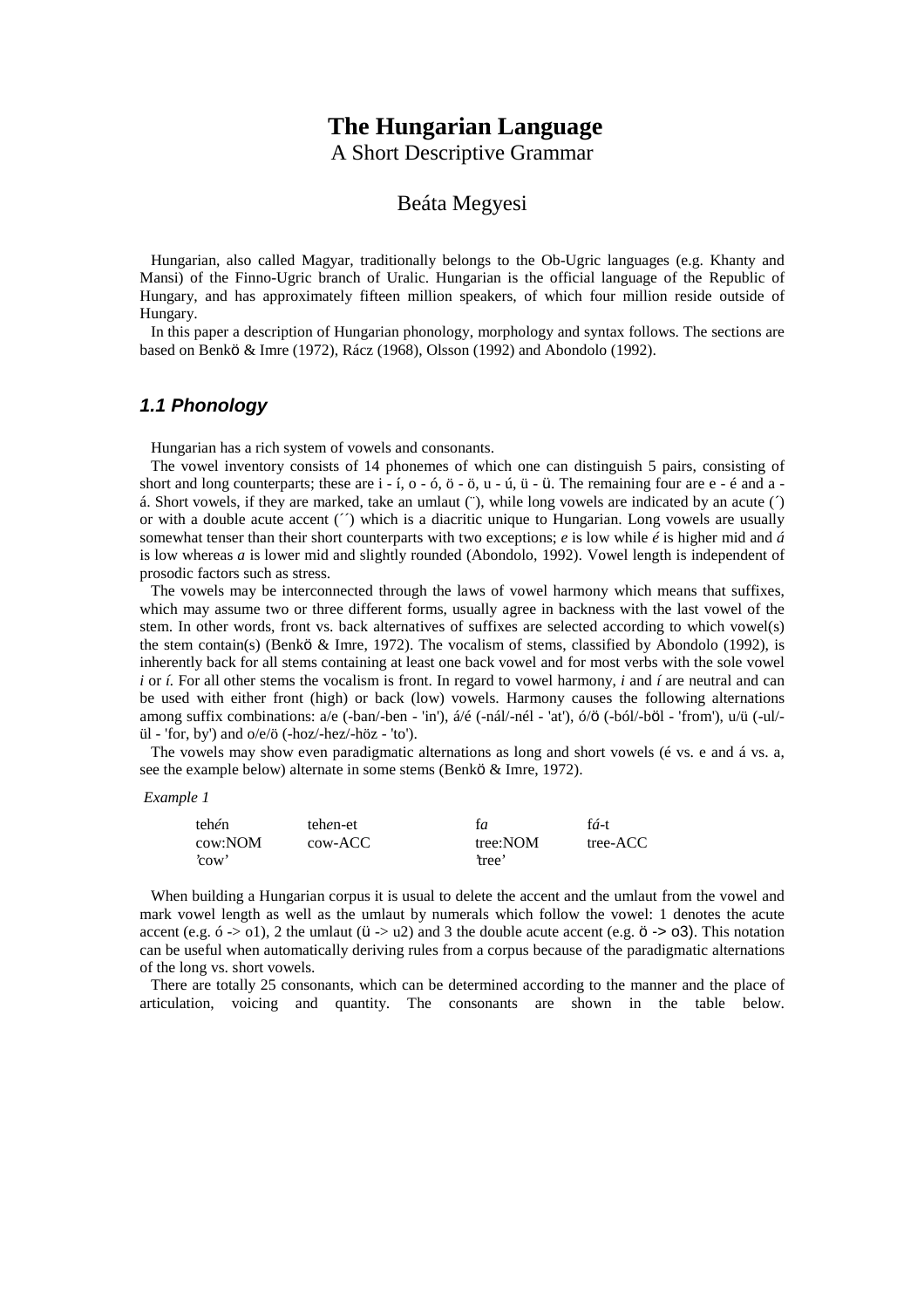|                   | Labial/labiodental |        | dental/alveolar |           |                                | palatal |        | velar  | glottal |
|-------------------|--------------------|--------|-----------------|-----------|--------------------------------|---------|--------|--------|---------|
|                   | -voice             | +voice | -voice          | $+$ voice | -voice                         | +voice  | -voice | +voice | -voice  |
| <b>Stops</b>      |                    | b      |                 | d         | ty [t']                        | gy [d'] | k      | g      |         |
| <b>Affricates</b> |                    |        | $c$ [ts]        | dz        | $\text{cs}[\text{c}^{\prime}]$ | dzs[j'] |        |        |         |
| Fricatives        |                    | v      | sz [s]          | Z         | s [s']                         | zs [z'] |        |        |         |
| <b>Nasals</b>     |                    | m      |                 | n         |                                | ny[n]   |        |        |         |
| Laterals          |                    |        |                 |           |                                |         |        |        |         |
| Tremulants        |                    |        |                 | r         |                                |         |        |        |         |
| Glides            |                    |        |                 |           |                                | j, ly   |        |        |         |

*Table 1. The Hungarian consonant chart, given with regular orthographic symbols. Phonetic values are given in square brackets.*

Consonant length is distinctive and is independent of vowel length and of prosodic factors such as stress. Each consonant can be pronounced short or long, where the last mentioned has almost double the length of short consonants and is written by doubling the letter (gg), or the first element of a digraph (ggy) (Benkö & Imre, 1972). Many of the long consonants occur at morpheme boundaries or root-finally in foreign vocabulary (Abondolo, 1992).

Assimilation is either full or partial and can be indicated by orthography. In the next section, the most important morpheme specific assimilation rules will be presented.

## **1.2 Morphology**

Hungarian is basically agglutinative, i.e. grammatical relations are expressed by means of affixes. For understanding the function of different affixes and how they interact the following section will give an overview of these for different parts of speech. The types of homography will also be described under the main categories.

## **1.2.1 Articles**

The articles [DET] 2 are invariable for number, person, gender and case. The *indefinite article* is *egy*, while the *definite article* has two forms *a* and *az*, where the first is used before consonants and the latter before vowels, similar to English indefinite articles.

With regard to homography, the form of the definite article *az* can also be a demonstrative pronoun and the indefinite article can be homonymous to the numeral 'one'(Pajzs, 1996).

## **1.2.2 Nouns**

Every Hungarian noun [FN] may be analysed as a stem followed by three positions in which inflectional suffixes can occur. Thus, nouns are inflected for number, person (possessor) and case, with the relevant suffixes attached in that order (Abondolo, 1992). Any or all of the three inflectional suffixes may be occupied by a zero suffix which denotes either singular number (first position), absence of possessor (second position) or nominative case (third position) (Abondolo, 1987). Thus we have:

*Example 2*

 $\overline{a}$ 

gyereke-Ø-m-en gyereke-k-Ø-en gyereke-i-m-Ø child-Ø-1POSS-SUPESS child-PL-Ø-SUPESS child-PL-1POSS-Ø 'on my child' 'on children' 'my children'

There is no grammatical gender. The personal pronoun ö means both 'he' and 'she'.

 $<sup>1</sup>$  j and ly are pronounced alike.</sup>

<sup>&</sup>lt;sup>2</sup> Within brackets  $\lceil$  are those PoS tags that are used in the Hungarian corpus.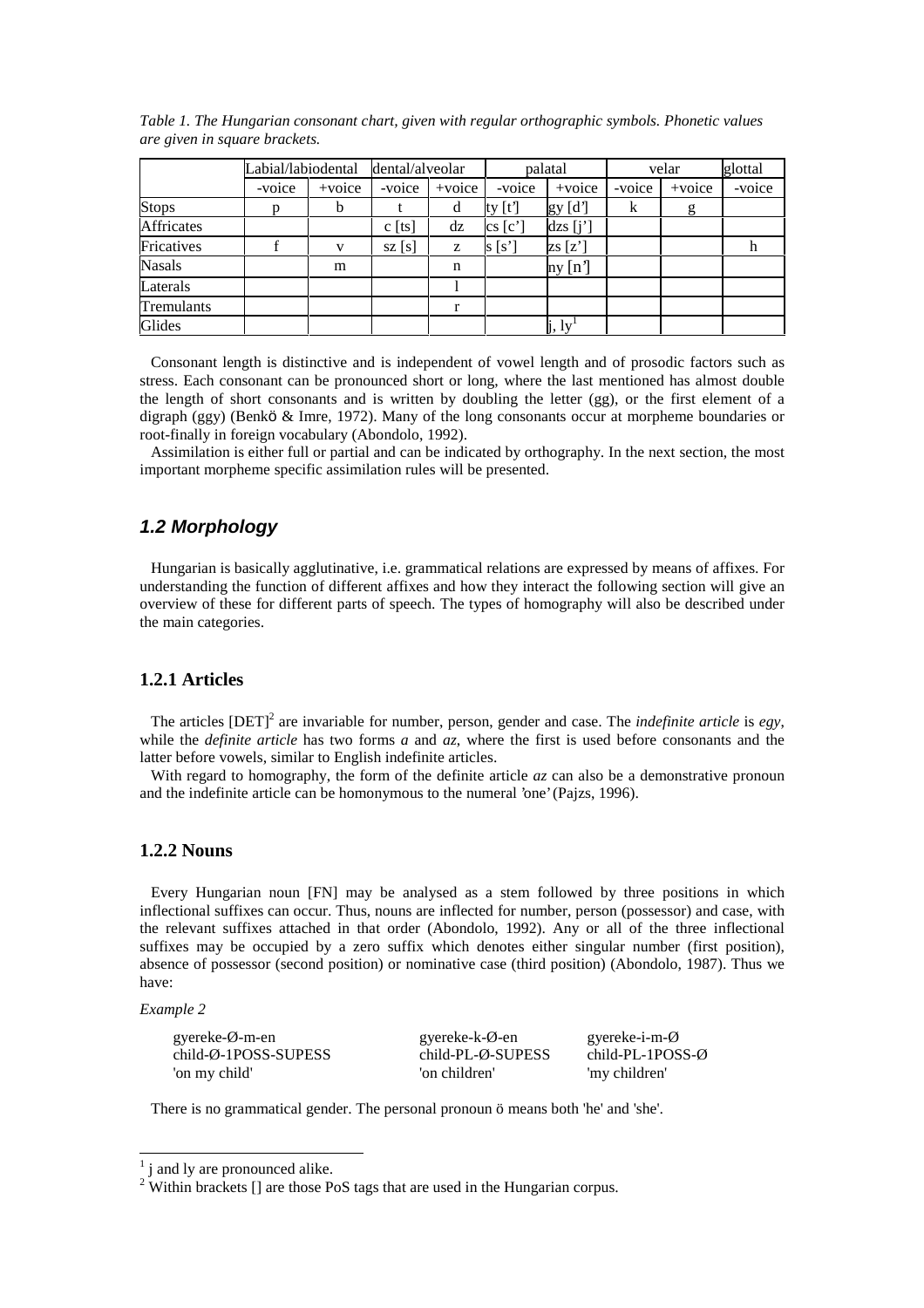Describing Hungarian, many authors, not without reason, 'forget' to mention something about the complicated system of noun stem alternation. Here, an outline of this system based on the summary by Abondolo (1987) is presented.

Noun stems may end in either a consonant or a vowel. All stems with final *a* or *e* are lengthened (*á* vs. *é*) before most suffixes, whether derivational or declensional.

*Example 3*

| lámpa    | $\Rightarrow$ lámp <i>á</i> -m | kef <i>e</i><br>$\Rightarrow$ | kef <i>é</i> -m |
|----------|--------------------------------|-------------------------------|-----------------|
| lamp:NOM | lamp-1POSS                     | brush:NOM                     | brush-1POSS     |
| 'lamp'   | 'my lamp'                      | brush'                        | 'my brush'      |

There also exists a very special stem form, called 'oblique stem', which occurs with several nouns. This oblique stem form differs from the nominative singular in a way that there is present a stem-final *a* or *e*, or there is absent the stem-penultimate *o*, *ö* or *e*, or both. The example below illustrates this where *fal* 'wall', *dal* 'song', *gyomor* 'stomach', *nyomor* 'misery', *sátor* 'tent' and *mámor* 'rapture' (Abondolo, 1987).

*Example 4 Different nouns have different inflectional patterns based on their oblique stems*

| Stem       | present <i>a</i> | normal | Absent $\rho$ | normal   | absent $\sigma$ and present $\alpha$ | normal  |
|------------|------------------|--------|---------------|----------|--------------------------------------|---------|
| Nominative | <b>f</b> al      | dal    | gyomor        | nvomor   | sátor                                | mámor   |
| Oblique    | fal-a            | dal-   | gyomr         | nvomor-  | sátr-a                               | mámor-  |
| Accusative | fala-t           | dal-t  | gyomr-ot      | nvomor-t | sátra-t                              | mámor-t |

There are words whose oblique stems not only have final *a* or *e* but also *v* instead of *u*, e.g. *falu* 'village' whose oblique stem is *falva*-, as in the form *falva-k* 'villages'.

Nominative stems with the long vowels *á* and *é* also change to short *a* vs. *e* in the penultimate position when becoming oblique stem, e.g. *madár* 'bird', oblique stem *madara*-, thus *madara-k* 'birds'. This phenomenon may cause problem when automatically identifying stems.

### *1.2.2.1 Number*

The category number is realised as singular and plural. There are two plural suffixes. The suffix -k is preceded by an epenthetic vowel after a consonant final stem (Olsson, 1992).

### *Example 5*

|              | <b>SINGULAR</b> | PLURAL    |
|--------------|-----------------|-----------|
| 'university' | egyetem         | egyetemek |
| 'student'    | diák            | diákok    |

The other plural suffix is *-i*, which is used only when person suffixes are present.

*Example 6*

gyereke-i-nke-t child-PL-1PL-ACC 'our children'

## *1.2.2.2 Person/Possession*

Possession is usually indicated with a personal suffix on the possessed noun. The forms vary for number and person, as shown in Appendix A under possessives. If there is a chain of possessors, the last possessor, closest to the head, takes a dative case marker *-nak/-nek* in addition to the possessive suffix. Consider the following example.

### *Example 7*

| az apá-m                    | barát-j <i>á-nak</i>                       | a könyv-e |
|-----------------------------|--------------------------------------------|-----------|
| the father-1SG.POSS         | friend-3SG.POSS-DAT/GEN the book-3.SG.POSS |           |
| 'my father's friend's book' |                                            |           |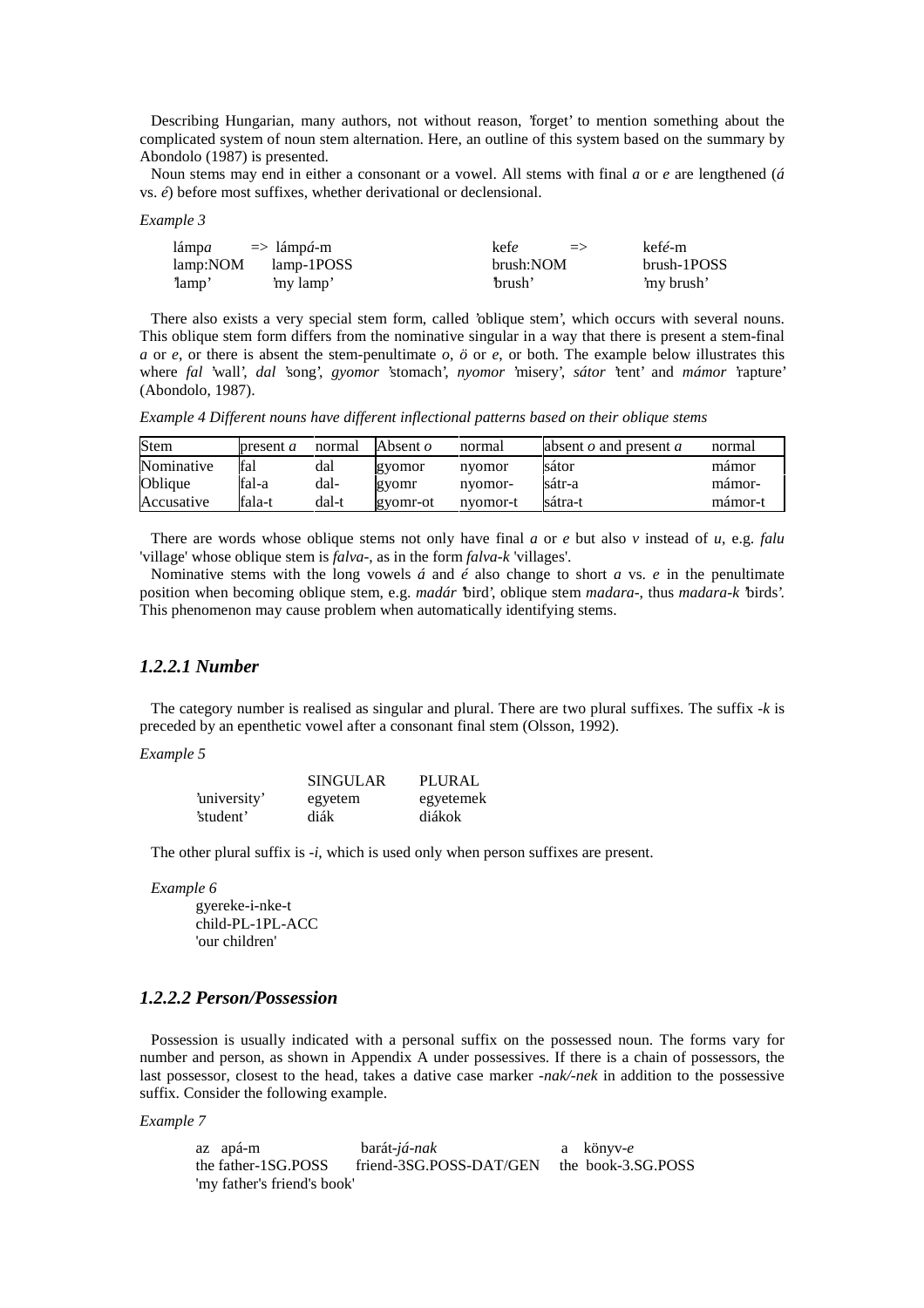The suffix -*já*- marks possession by *apám* 'my father'and *-nak* signals the pending possessive ending *-e* (Campbell, 1991).

Nouns consisting of a stem with a possessive ending followed by a cases suffix are in most cases homonymous. For example, the word fej+é+nek with the suffix -*é-* as a possessive suffix means 'to the possession of his head', while the same word with -*é*- as a paradigmatic alternation to the vowel *e* means 'to his head'(Pajzs, 1996).

## *1.2.2.3 Case*

Hungarian has a complex case system involving 16 to 24 distinct forms to mark that an NP bears some identifiable grammatical or semantic relation to the rest of the sentence. The case suffixes may be classified into two groups, non-local and local. The non-local cases express primary syntactic or adverbial functions, such as subject, direct and indirect object, possessor or instrument. The local cases show concrete spatial and kinetic conditions such as interior vs. exterior, stationary vs. moving (Abondolo, 1987).

There are different assumptions about the exact number of case suffixes. I count 19 and the names of the cases and the forms (allomorph) of the suffixes are given in the Appendix with examples (*ház* 'house', *öt* 'five'). Unfortunately, there is no space for explaining the function of each case but hopefully the examples illustrate their functions.

Case suffixes are the same both in singular and in plural. The plural suffix always precedes the case suffix, as the examples below show:

#### *Example 8*

| a háza-k-ban        | a háza-i-m-ban         |
|---------------------|------------------------|
| the house-PL-INESS- | the house-PL-1SG-INESS |
| 'in the houses'     | 'in my houses'         |

Assimilation at juncture takes place in instrumental and translative case which may cause problems in automatic tagging systems. The initial -v- in the instrumental suffix -val/-vel and the translative suffix vá/vé is assimilated to a preceding consonant (Olsson, 1992).

#### *Example 9*

 $\overline{a}$ 

|             | Instrumental | Translative |
|-------------|--------------|-------------|
| ház 'house' | ház-zal      | ház-zá      |
| öt 'five'   | öt-tel       | öt-té       |

The case suffixes may also occur as stems and take personal suffixes if not postposed to a noun. They are then usually regarded as pronouns or adverbs in traditional Hungarian grammar.

*Table 2. The Hungarian case system, listed with each allomorph of the case suffix in singular and plural and exemplified by the words ház 'day', and öt 'five'*

| Case [Tag]                        |              | Suffixes                         | Examples |                              |
|-----------------------------------|--------------|----------------------------------|----------|------------------------------|
| Nominative [NOM]                  |              |                                  | Ház      | house                        |
| Accusative <sup>3</sup> [ACC]     |              | -t, -ot, -et, -öt                | Házat    | house                        |
| Dative-genitive <sup>4</sup> DAT] |              | -nak, -nek                       | Háznak   | of the house                 |
| Instrumental [INS]                |              | $-(V)al, -(V)el$                 | Házzal   | with the house               |
| Essive-modal                      | [SOC]        | -stul, -stül                     | házastul | with the house and its parts |
| Translative                       | [FAC]        | $-(V)\acute{a}$ , $(V)\acute{e}$ | házzá    | into a house                 |
| Causal-final                      | <b>[CAU]</b> | -ért                             | házért   | for the house                |
| Illative [ILL]                    |              | -ba, -be                         | házba    | into the house               |
| Sublative [SUB]                   |              | -ra, -re                         | házra    | onto the house               |
| Allative [ALL]                    |              | -hoz, -hez, höz                  | házhoz   | to the house                 |

 $3$  The accusative case ending in certain constructions may be zero  $(-\emptyset)$  if the object is a noun with a possessive personal endig, e.g. *eladom a házam/házamat* 'I sell my house.'.

<sup>&</sup>lt;sup>4</sup> The reason for marking the genitive and the dative cases as the same is, that dative may mark not only the indirect object but also the possessor.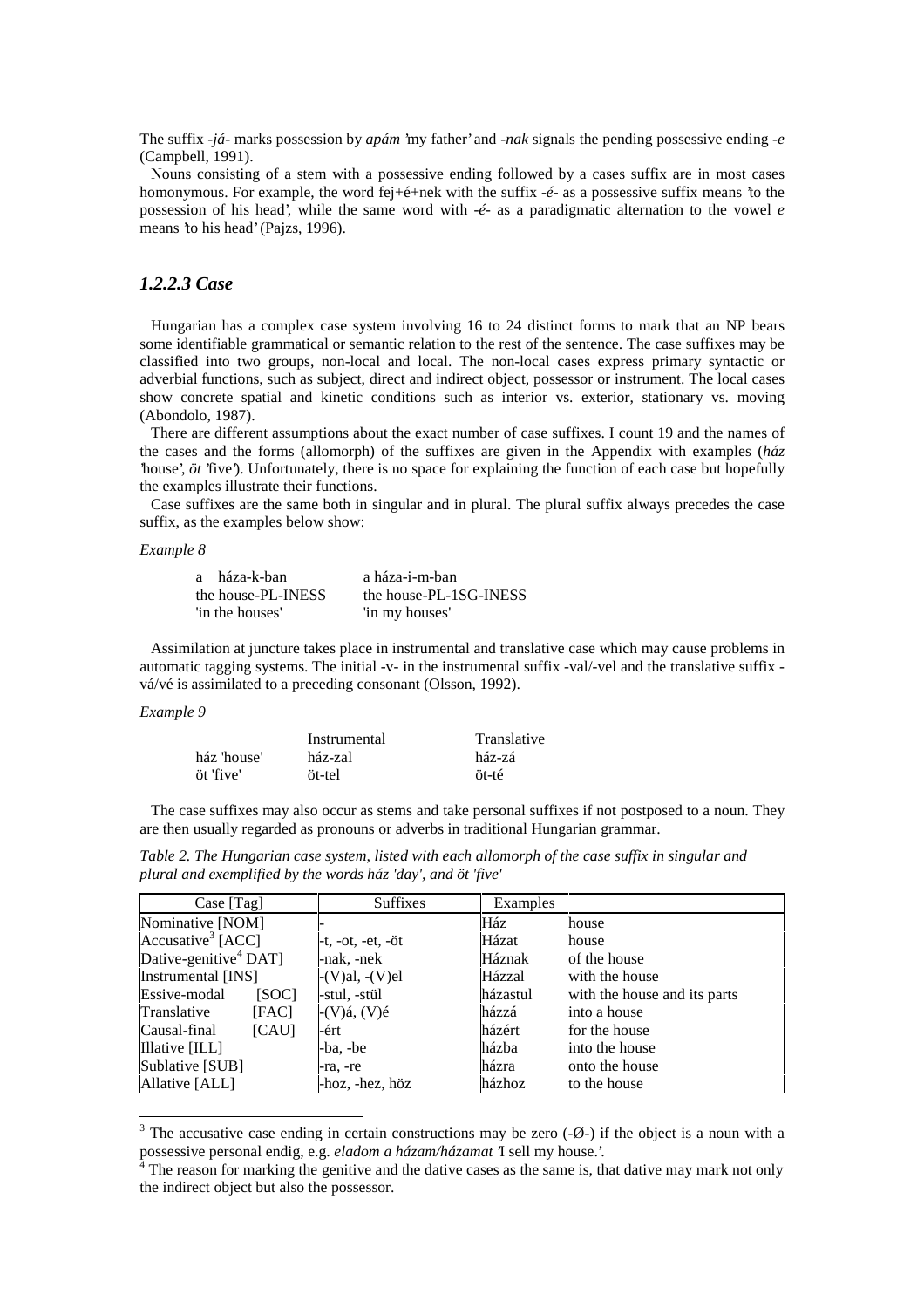| Inessive [INE]    | -ban, -ben                   | házban  | in the house            |
|-------------------|------------------------------|---------|-------------------------|
| Superessive [SUP] | $-n$ , $-on$ , $-en$ , $-ön$ | házon   | on the house            |
| Adessive [ADE]    | -nál, nél                    | háznál  | at the house            |
| Elative [ELA]     | -ból, -böl                   | házból  | out of the house        |
| Delative [DEL]    | -ról, röl                    | házról  | from (top of) the house |
| Ablative [ABL]    | -tól, töl                    | háztól  | from (nearby) the house |
| Terminative [TER] | $-ig$                        | házig   | as far as the house     |
| Formal [FOR]      | -ként                        | házként | as a house              |
| Temporal [TEM]    | -kor                         | ötkor   | at five                 |

## **1.2.3 Pronouns**

The use of personal pronouns [NM] is not frequent in Hungarian because it is a pro-drop language. They basically have two cases: nominative and accusative. The singular forms in nominative are *én* (I), *te*('you'), and ö('he', 'she'). Third person plural in the nominative case can be derived from the corresponding singular by adding the plural suffix -*k* (the same as the plural suffix for nouns) to the singular stem, e.g. ö+*k.* For the other plural forms there is no such simple connection (*mi* 'we' and *ti* 'you').

The personal pronouns in first and second person singular in accusative occur usually without the accusative suffix -*t*. (*engem* 'me', *téged* 'you'). The first and second plural forms in accusative are, on the other hand, constructed as nominative form + corresponding possessive suffix + accusative marker -t, i.e. the same marker for possessive suffixes and for the accusative for nouns, e.g. *mi+nk+et* 'us' and  $t\hat{i}+te\hat{k}+et$  'you'. The third person in accusative can be derived as nominative  $\hat{i}$  (plural ending)  $\hat{j}$ accusative ending, thus ö+t 'her/him' ö+k+et 'them'.

By adding the enclitic (personal) markers to the case endings of nouns, oblique forms are made. These correspond to prepositional phrases in English, and are often regarded as pronouns in different cases, or as adverbs because of their adverbial function in the sentence. The enclitic markers with examples are shown in Table 3.

|   | Singular | Plural     | Examples - SG      | Examples - PL    |
|---|----------|------------|--------------------|------------------|
|   | ŀm       | -unk. -ünk | nek-em 'to me'     | nek-ünk 'to us'  |
| 2 |          | -tok. -tek | nek-ed 'to you'    | nek-tek 'to you' |
| ь |          | -ik. -ük   | nek-i 'to him/her' | nek-ik 'to them' |

Table 3. The enclitic markers for Hungarian pronouns

*Reflexive pronouns* [NM] consist of the word *mag* 'pit, nucleus' and a possessive personal suffix, listed in Appendix A. Besides the reflexive function they also have a non-reflexive function to emphasise the personal pronouns. In reflexive function the accusative ending -*at* is 'obligatory', except the first and second person where the nominative form is common.

*Possessive pronouns* [NM] which serve to express possession have the following forms:

| enyém 'mine'   | miénk 'ours'   |
|----------------|----------------|
| tied 'yours'   | tietek 'yours' |
| övé 'his/hers' | övék 'theirs'  |

Possessive pronouns cannot stand together with the noun head (the possessed entity). When the noun head is present a personal pronoun is used. Thus, the use of double markers on the pronoun and the noun head at the same time is not allowed in Hungarian.

### *Example 10*

| eny:ém                         | volt | a könvv |           | $a(z)$ (én) könyv-em |
|--------------------------------|------|---------|-----------|----------------------|
| POSSPRON:1SG COP:PAST the book |      |         |           | the I book-POSS1SG   |
| 'It was my book.'              |      |         | 'my book' |                      |

The system of *demonstrative pronouns* [NM] consists of two categories; pronouns with front vowel mean 'near' in contrast to pronouns with back vowel which mean 'far', e.g. *ez/az* 'this/that'. Case endings are usually added to the pronouns and show both regressive (ez-nek  $\equiv$  > en-nek) and progressive (az-val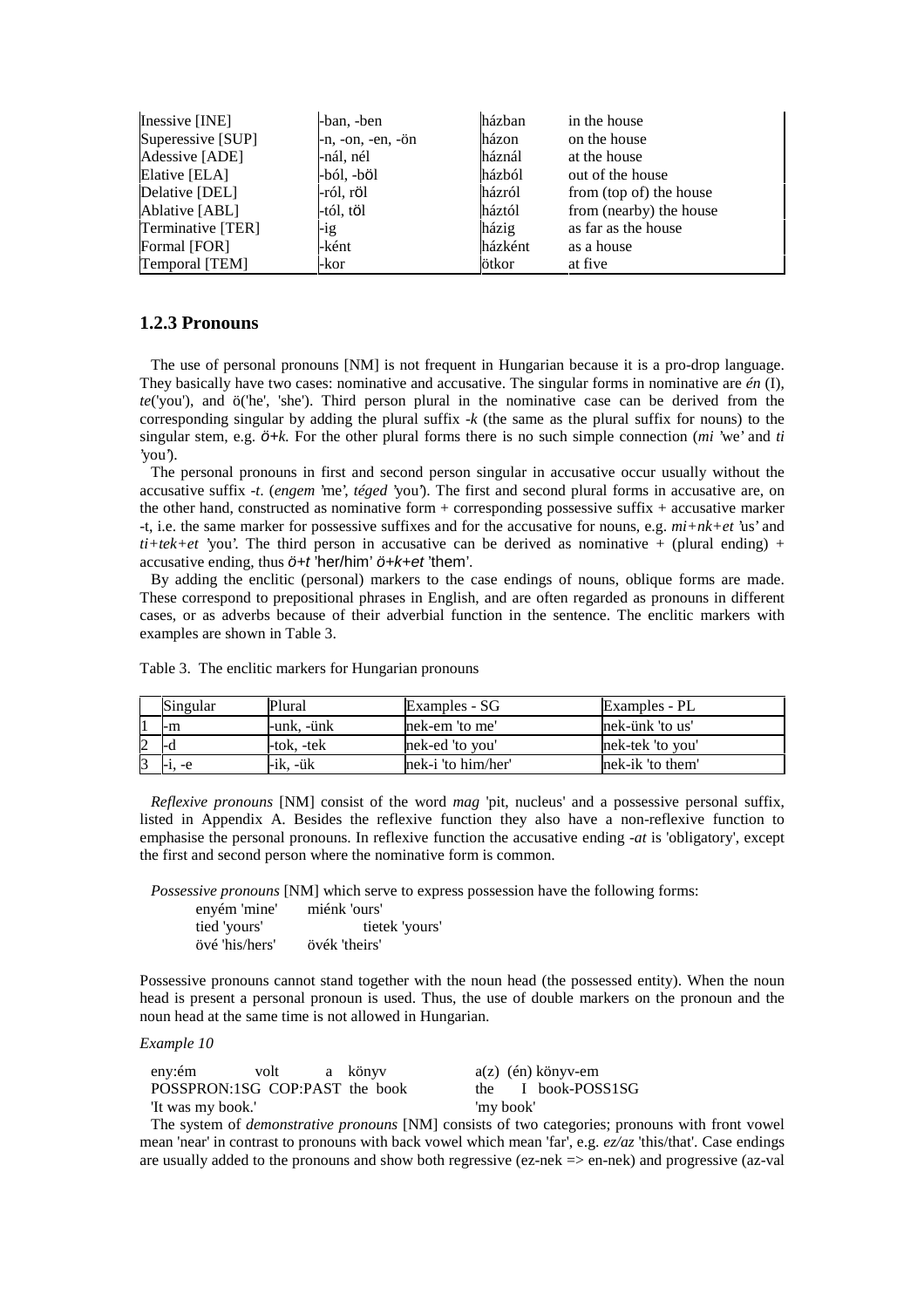$\Rightarrow$  az-zal) assimilation. The demonstrative pronoun cannot take enclitic markers or possessive suffixes and takes the same position as the head nominal.

*Example 11*

*ezek* mögött a problémá-i-d mögött this-PL behind the problem-PL-2SG behind 'behind these problems of yours'

The *interrogative pronouns* [KSZ] are based on the stems *ki* 'who', *mi* 'what' and *hol* 'where'. Their derivatives are different case suffixes as in the case of the demonstrative pronouns.

Other pronouns, e.g. relative and indefinite pronouns [NM] are compounds of the interrogative pronouns. *Relative pronouns* are derivable from interrogative pronouns which is done by the prefix *a*-. It has personal and non-personal counterparts and singular and plural forms as well as full declension. They follow the pattern of Hungarian nouns in case and number.

One can describe other type of pronouns in a similar way, as below.

| Pronouns   | Prefix       | Pronominal stems     |                         |
|------------|--------------|----------------------|-------------------------|
| Relative   | a-           | $+$ ki 'who'         | $+$ hol 'where'         |
| Indefinite | vala-        | $+$ mi 'what'        | $+$ hova 'where to'     |
| Negative   | se(n/m)      | + milyen 'what kind' | $+$ honnan 'where from' |
| Selective  | bár- / akár- | + mely 'which'       | $+$ mikor 'when'        |
| General    | minden       | + mennyi 'how many'  | + meddig 'where to'     |

Each pronominal prefix can be added to the pronominal stems. Thus, the indefinite pronoun *valami* means 'something', *valaki* 'somebody', *valahol* 'somewhere', the selective pronoun *bárki* means 'anyone', *bármi* 'anything'and so on. The above mentioned pronouns also take case- and plural suffixes, e.g. *valamiben* 'in something'.

### **1.2.4 Adjectives**

Adjectives [MN] can be used as nouns and are then declined fully, i.e. plural and case endings can be added to adjectives. There is also a special case only used by adjectives: the modal-essive with the forms *-en/-an/-on* and *-leg,* e.g. *gazdag-on* 'in a rich way'.

Comparative is formed by adding a (harmonic vowel)  $+$ -bb to the stem. Some comparative forms are suppletive, such as *sok* 'many' vs. *több* 'more'. Superlatives are formed by adding the prefix *leg-* to the comparative form, e.g. *rossz* 'bad', *rossz+abb* 'worse', *leg+rossz+abb* 'worst'

In Hungarian, adjectives in attributive position precede their head nouns and do not agree with them. On the other hand, adjectives in predicative position agree in number with the subject.

### *Example 12*

| a szép                  | virág-ok | a virágok                    | szép-ek                    |
|-------------------------|----------|------------------------------|----------------------------|
| the beautiful flower-PL |          |                              | the flower-PL beautiful-PL |
| 'the beautiful flowers' |          | "The flowers are beautiful." |                            |

## **1.2.5 Numerals**

Numerals [SZN] precede nouns and do not agree with them. When standing without the head noun they carry the same case endings as the nouns, pronouns or adjectives, e.g. *öt-ért* 'for five'.

## **1.2.6 Verbs**

Hungarian verbs [IGE] may be analysed as a stem, followed by a tense/mood suffix, followed by a person-and-number suffix, see . The morphological manifestations of the tense/mood and person/number system are interconnected and will be discussed together. In Appendix A under the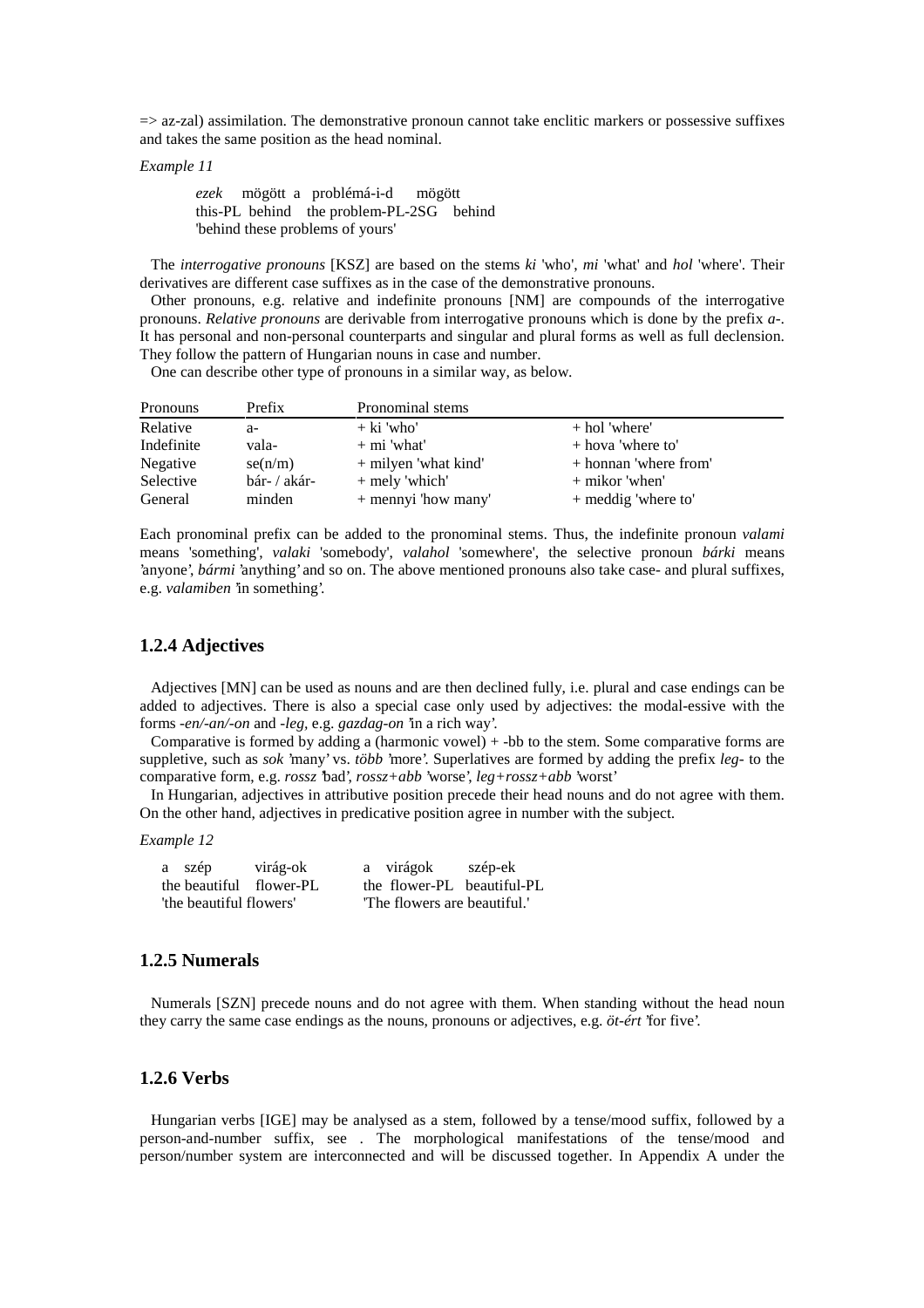Verb [IGE] category all allomorphs of different tense/mood and person/number categories are listed. Below just a few examples of different paradigms follow.

*Example 13*

| $ir-\emptyset-om$ | $ir-t-am$         |
|-------------------|-------------------|
| write-PRS-1SG:DEF | write-PST-1SG:DEF |
| 'I write'         | 'I wrote'         |

In verb conjugation the personal suffixes play a central role because free pronominal subjects are only present when there is emphasis on the person, as in above. Personal suffixes express first, second and third person not only with pronouns, nouns and postpositions to mark personal relations but also with verbal personal endings and on non-finite forms of the verb.

The verbal paradigm is split into two conjugations according to the definiteness of the complement of the verb - the direct object. Thus, each person suffix refers not only to the person and number of the subject, but also to the person or the definiteness (though not the number) of the object. The object is definite if it is a proper name, a noun with a definite article, a noun with a personal ending or a personal pronoun in the third person. Other pronouns in object position take verbs in indefinite conjugation (Benkö & Imre, 1972). Thus, there are two first person singular suffixes in the non-past form of the verb *ír* 'write': *-k* is used with an indefinite direct object and *-m* is used with definite objects. Note that both suffixes also refer to the first person singular noun.

#### *Example 14*

| $ir-ok$                     | egy könyv-et | $if$ - $\alpha$ m         | <i>a</i> könyv-et |
|-----------------------------|--------------|---------------------------|-------------------|
| write-1SGINDEF $a$ book-ACC |              | write:1SGDEF the book-ACC |                   |
| 'I write a book.'           |              | "I write the book."       |                   |

Hungarian basically distinguishes between two tense features; past and non-past. The present tense suffix is zero (-Ø-) while past tense is marked by the -*t*- suffix. Note, that *-t* also marks the accusative case for noun, pronouns, etc.

*Example 15*

| $ir-Ø-ia$                     | a könyvet | ír-t-a                         | a könyv-et |
|-------------------------------|-----------|--------------------------------|------------|
| write-PRS-3SGDEF the book-ACC |           | write-PST-3SGDEF the book-ACC  |            |
| 'He/she is writing the book.' |           | 'He/she was writing the book.' |            |

The future tense is made with the auxiliary '*fog*' with different personal endings + infinitive  $(-ni)$ , as in *fogok/fogom adni* Tll give' depending on whether the complement is indefinite or definite (Campbell, 1991). The present tense used with the verb particle *meg*- can also be used in future tense, e.g. *megírom a könyvet* 'I'll write the book'.

There are three mood categories: indicative, subjunctive, which also functions as imperative, and conditional. In *indicative* mood, as it was mentioned above, the present and past tenses are made by means of personal endings for every person and number, and for definite and indefinite complement.

In imperative/subjunctive mood the marker is -*j*. In verbs in which the root ends in *t*, the *j* suffix of the resulting '*tj*' is phonetically realised as '*ss*' and this is sometimes indicated in the orthography:  $m\acute{a}s+i \geq m\acute{a}s$ sz 'Climb!' and  $mos+ia \geq m\acute{a}s$  'She washes it' (Benkö & Imre, 1972).

The conditional form is made by the marker -*n*- followed by a harmonic vowel, e.g. *adnám* 'I'd give' (definite object) and *kérnék* 'I would ask'(indefinite object) (Campbell, 1991).

The rich marking system is complicated because of allomorphic variation where some of the allomorphs are not phonologically indicated, but rather to avoid homonymy. For example, the first person singular past tense form *lát-ta-m* 'I saw'is used both with indefinite 3rd person object, no object and with the definite object. The reason for this, according to Olsson (1992) is that the indefinite form would otherwise be identical with the third person plural in past tense with indefinite object *lát-ta-k* 'they saw'because of the personal suffix -*k* with indefinite objects.

Selection of the personal suffix is governed by phonological, lexical and tense/mood factors. There are over twenty distinct suffixes of person because of the two conjugations and in order to avoid homonymy.

There are also words which are homonymous between the past tense and the present tense of different verbs, such as *vált* 'he became'and 'he changes'(Pajzs, 1996).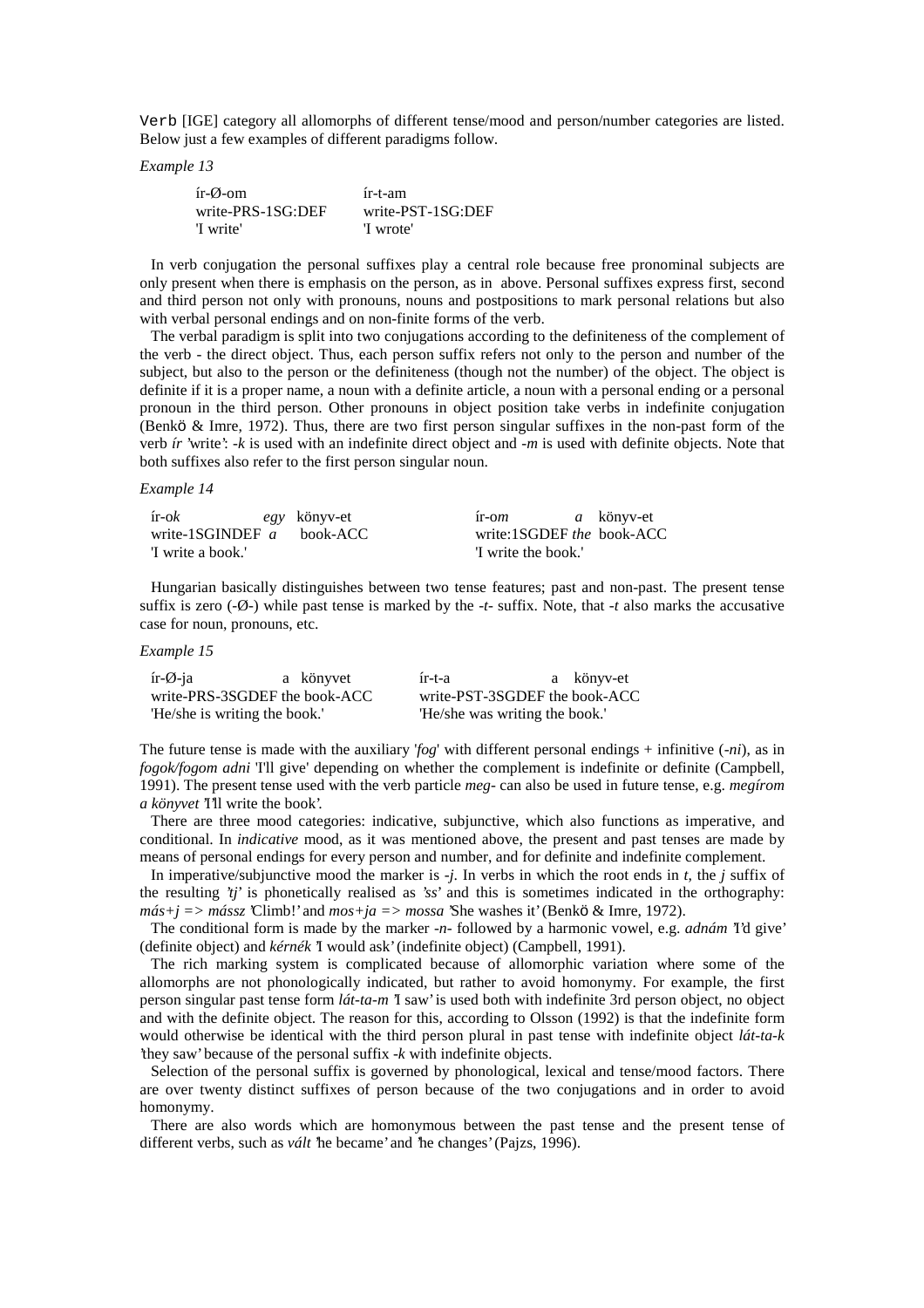Furthermore, verbs in third person singular are often homonymous with nouns in nominative case, e.g. *vár* 'he waits vs. 'castle'. Sometimes even a conjugated form of a verb and an inflected form of a noun are homonymous, as in *várnak* 'they wait'vs. 'to the castle'(Pajzs, 1996).

#### **Copula**

In Hungarian, the copula [IGE] expresses that something exists. It can signal the existence of something, someone, place, and also signifies time, weather, a material, an origin, a cause, or a purpose. The use of the copula expresses even possession, e.g. 'to have something' where many other languages have a transitive verb for this type of construction.

The copula like other verbs is conjugated according to person/number, tense and mood. In the case of present indicative third person singular/plural the copula is realised as zero  $(\emptyset)$  if the predicate is nominal, e.g. pronoun, noun or adjective and the predicate expresses a profession, thing, state, quality or characteristic, etc. This phenomenon may cause problems in automatic tagging systems because there is no verb in the sentence and the elements may be considered as an example of a single NP.

If the predicate is an adverbial and signifies place, time, purpose, etc. or expresses possession the form in third person singular is *van* and in third person plural is *vannak*.

The negation of the singular form *van* is *nincs* 'is not' and of the plural form *vannak* is *nincsenek* 'are not'. All other forms of the copula are negated by a preposed *nem* 'no/not', e.g. *nem vagyok* 'I am not'.

#### *1.2.6.1 Infinitive*

Hungarian infinitives [INF], unlike most European languages, may be inflected for person. The reason for this is functional because often there is no other element in the sentence to mark the person. The suffixes are almost identical to the nominal paradigm, except in the third person both in singular and plural, where there is an *i* instead of the epenthetic *j* (see Appendix A).

### *1.2.6.2 Participles*

The present, past and 'future' suffixes of the participles [MN] are -ó/-ö, -t/-tt, and -andó/-endö, respectively. The suffixes are added to the verb stem, and follow the rules of vowel harmony. The present participle form (-*ó/*ö) is quite productive and is often used as a noun (Campbell, 1991).

#### *Example 16*

| a dolgoz-ó ember  | a dolgozó-k   |
|-------------------|---------------|
| the work-PART man | the worker-PL |
| 'the working man' | 'the workers' |

The main function of the past participle is to express an antecedent action and the states which result from it. It syntactically often behaves as adjective. Its form is identical with the third person singular past indefinite verb form (*-t*).

The participles are not used as predicates. Instead, there is a structure consisting of the copula and the verbal adverb with the suffix *-va/-ve*. The difference between participles and verbal adverbs is that the latter are more closely connected with the finite verb of the sentence than the participle is in time, state or mood. Participles modify the noun head while verbal adverbs modify the verb. The use of the verbal adverb is more limited than the use of the participle. The following examples show the difference between them.

*Example 17*

a szobá-ban ül-ö gyerek-ek játsza-nak the room-INESS sit-PRSPART child-PL play-3PL 'The children sitting in the room are playing.'

a gyerek-ek a szobá-ban ül-ve játsza-nak the child-PL the room-INESS sit-VERBADV play-3PL 'The children are playing sitting in the room.'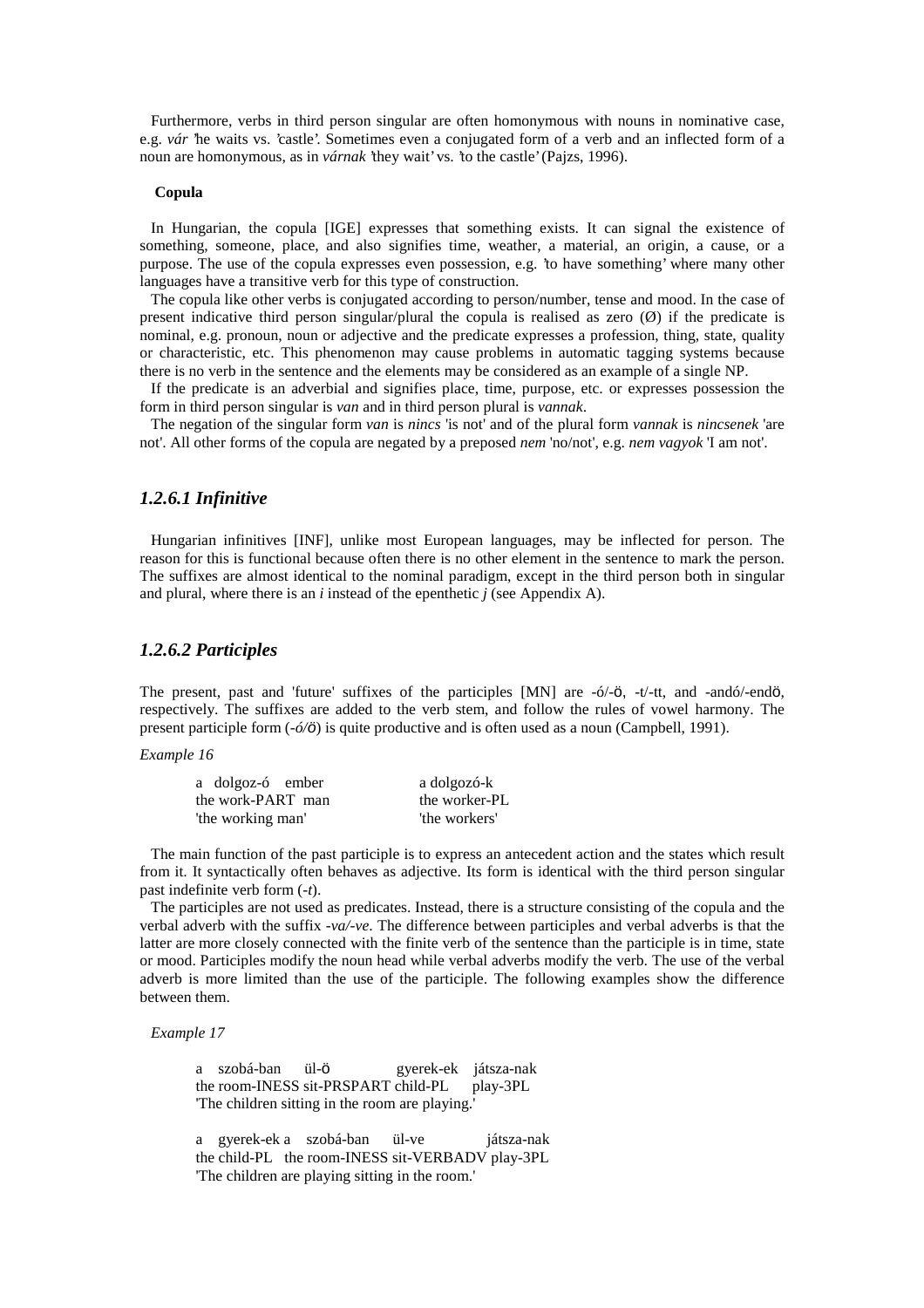### *1.2.6.3 Verbal particles*

Hungarian has a very rich system of verbal particles or verb prefixes [IK] which are separable from the stem (Campbell, 1991). They serve to mark direction (*le* 'down', *ki* 'out', etc.), aspect (*meg* 'completed') and to make verbs transitive. They can be combined with many verbs. In many cases there is a different meaning of the verb depending on what particle is attached to it, e.g. *átad* 'hand over, pass', *elad* 'sell', etc.

Verbal particles may have two positions depending on the emphasis within the sentence. In the case of a neutral sentence or in yes or no questions the particle is a prefix attached to the verb.

*Example 18*

Péter *ki*-megy a szobá-ból ./? Peter out-go:3SG the room-ELAT 'Peter leaves the room. / Does Peter leave the room?'

The particle follows the verb in questions, in negatives and when any part of the sentence is emphasised.

#### *Example 19*

Péter nem megy *ki* a szobá-ból ./? Peter not go:3SG out the room-ELAT 'Peter doesn't leave the room./Doesn't Peter leave the room?'

Note that in and the local relation is marked twice within each structure: once with verbal prefix and once with the case (elative) of the noun.

## **1.2.7 Postpositions**

Postpositions [NU] follow the head they refer to and express principally local relations and show a three-way opposition for motion relative to the speaker or other referents. Postpositions may even represent temporal or abstract meaning, e.g. *után* 'after' or *ellen* 'against'. They are reduplicated with demonstratives (DEM) as shown the example below.

*Example 20*

az *alatt* az asztal *alatt* DEM under the table under 'under that table'

The postpositions, like case markers, may occur as stems and take possessive endings, (see Appendix A) and in this form according to traditional Hungarian grammar they are considered as adverbs. This can be problematic for an automatic tagging system because the stem of these type of adverbs is a postposition hence will be annotated as a postposition [NU], rather than an adverb [HA].

## **1.2.8 Adverbs**

One type of adverb  $[HA]$  is the form of case marker/postposition + personal ending. In some corpus, words consisting of case marker + personal ending are considered as pronouns, while in another corpus they may be considered as adverbs, as was mentioned in section .

There are also adverbs which are derived from verbal particles expressing local relations though without possessive endings, such as *be* 'in'vs. *bent* 'inside', *ki* 'out'vs. *kint* 'outside'. The local relation is marked twice within a structure: the adverb and the case marker on the noun.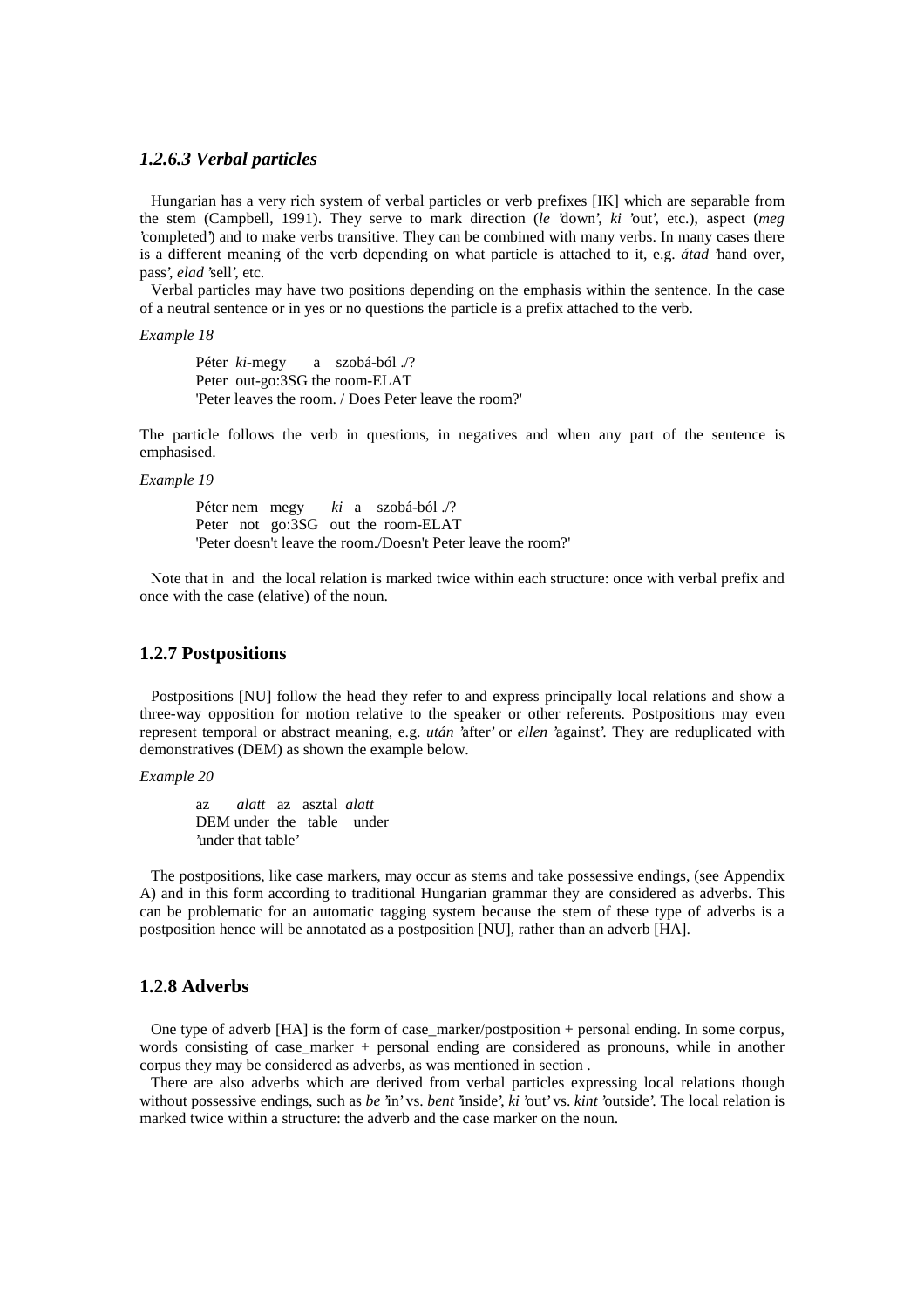*Example 21*

*Bent* van a szobá-*ban*. inside COP:3SG the room-INESS 'He/she/it is inside the room.'

## **1.2.9 Word formation**

This section will give a brief overview on composition and derivation of words in Hungarian which can cause problems when automatically analysing texts. This part is based on Benkö & Imre (1972:145-156) where the interested reader may find more information with examples on this topic.

### *1.2.9.1 Word composition*

Compound nouns are very frequent in Hungarian. Two nouns can simply be combined without any formal means, e.g. *kávé+ház* 'coffee'+'house'. Another type of compound nouns is where the first constituent is a participle, e.g. *mosó+n*ö 'washing'+'woman'. The participle can also occur as a second member but the word is already substantivised and considered to be a noun, e.g. *adó+szed*ö 'tax'+'collector'. These types of words may be confused with adjectives by an automatic tagging system because of their ending, typical to adjectives.

Compound adjectives consist of a noun + adjective. The compound may express similarities, e.g. *jég+hideg* 'ice'+'cold'or the adjective member limits a certain range of meaning, e.g. *adó+mentes* 'tax'+ 'free'.

There are also compounds which consist of i) a noun with adverbial ending or adverb + noun, ii) a noun with adverbial ending + non-finite verb form, iii) a noun with possessive suffix + participle, and iv) a noun with adverbial ending or adverb + verb etc. These may also cause problems in automatic morphological analysis.

## *1.2.9.2 Derivation of words*

Unlike most European languages, Hungarian has a very regular system for derivational suffixes where a single suffix corresponds to a significant meaning and its use is regular. One suffix is tied to each important suffix function. Unfortunately, there is no space for describing the whole system with each derivational suffix, so only a few examples of those suffixes which change the category of a word are given.

Derivational suffixes which change the part of speech of a word are very common and productive. Verbs, nouns, adjectives and even adverbs can be further derived.

Deverbal verb suffixes, for example express frequentative-iterative, causative and reflexive meaning. Thus, the suffix *-hat/-het* means 'can, is capable' and 'may, is possible', e.g. *kime-het* 'he/she may go out'. Denominal verb suffixes are *-l*, *-z, -kodik/-kedik*, *-lkodik/-lkedik*, and *-skodik/-skedik*, e.g. *szolga* 'servent'=> *szolgá-l* 'serve', *társ* 'fellow' => *társa-lkodik* 'converse'. Deadjectival verb suffixes are also very productive, such as the suffix *-kodik* which coincides with the denominal verb suffixes, e.g. *ügyes* 'skilful'=> *ügyes-kedik* 'behave skilfully'.

Deverbal noun suffixes are also very common, especially the suffix *-ás/-és* as in *temet* 'bury' => *temet-és* 'burial, funeral', and the suffix *-at/-et* as in *talál* 'find, discover, hit' => *talál-at* 'hit, win'. The suffix *-ó/-*ö for the name of a profession which is identical with the participial belongs also to this category. The deadjectival noun suffix *-ság/-ség* is a very productive one, e.g. *alázatos* 'humble' => *alázatos-ság* 'humbleness'.

Adjectives may also be derived from verbs and nouns. Deverbal adjective suffixes among others are  *tlan/-tlen*, e.g. *árt* 'harm'=> *árt-atlan* 'harmless', and *-ós/s*, e.g. *nyúl* 'stretch'=> *nyúl-ós* 'stretchy'. Some examples for denominal adjective suffixes are *-s*, *-talan/-tlan*, *-i*, *-ú/-*ü, *-jú/-j*ü. Note that several derivational suffixes may follow each other within one form, e.g. l*e-ír-hat-atlan* 'unwritable'.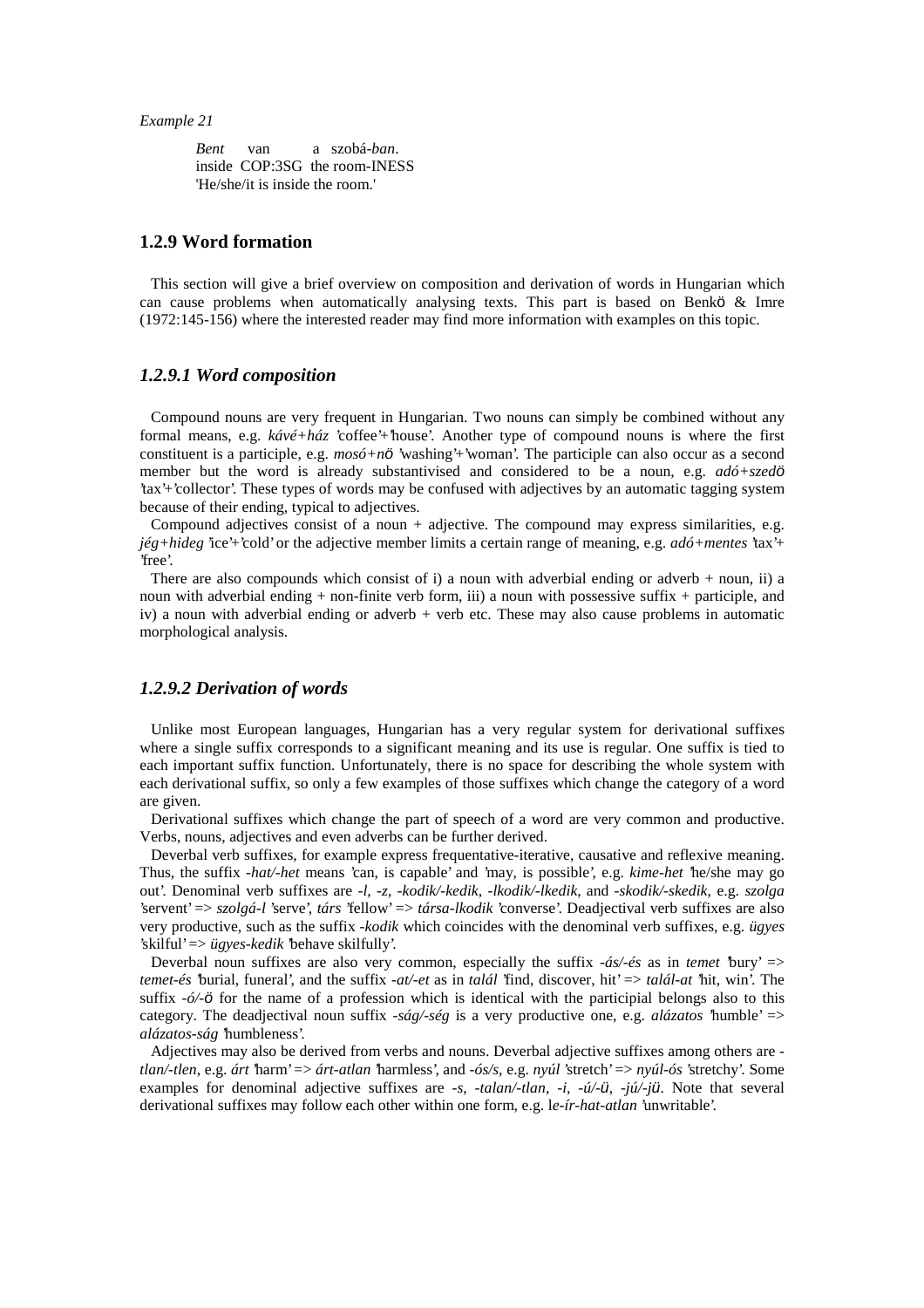## **1.3 Syntax**

In the area of Hungarian syntax, the word order, main types of sentence structure, and agreement will be briefly described.

### **1.3.1 Word order**

In most of the literature, Hungarian is described as a basically free word order language. But the fairly free word order can be said to be on the sentence level where the order of the major constituents is only free with respect to grammatical functions and their cases. The word order is pragmatically oriented with a special position for focused or emphasised constituents before the finite verb. The basic order of the sentence constituents is topic + focus + finite verb + any other items (Abondolo, 1992). Both topicalised and focused elements receive sentence stress. If a sentence contains both then the focused element is more prominent. shows some possible word orders for the sentence *Péter vesz egy* könyvet a boltban 'Peter buys a book at the store<sup>5</sup>. The constituents of the sentence below (the subject, the verb, the direct object and the adverbial) can be ordered in 24 ways (4!).

#### *Example 22*

Péter vesz egy könyvet a boltban. Péter vesz a boltban egy könyvet. Péter egy könyvet vesz a boltban. Péter egy könyvet a boltban vesz. Péter a boltban egy könyvet vesz. Péter a boltban vesz egy könyvet. ?

However, the free word order description is inadequate on the phrase level and as soon as interrogative pronouns and/or negated complements are involved. Below, just a few examples are given.

There is a strict word order within the NP. Determiners and demonstrative pronouns always precede the noun head, e.g. in , the determiner *a* precedes the noun head *könyvet* 'book:ACC'. Qualifiers, like adjectives and participles within an NP occur after the determiners and demonstratives, but precede the noun, as in example below.

#### *Example 23*

az-ok az elsö csodálatos karibiai nyári nap-ok that-PL the first wonderful Caribbean summer day-PL 'those first wonderful Caribbean summer days'

Furthermore, qualifiers may themselves be qualified by preceding adverbial complements.

#### *Example 24*

 $\overline{a}$ 

a zöld ház-nál dohányz-ó fiatal nyelvész-ek the green house-ADESS smoke-PRSPART young linguist-PL 'the young linguists smoking at the green house'

Since Hungarian shares some typological characteristics of SOV languages (e.g. it is postpositional, the attribute precedes the noun, etc.) it is often described as a SOV language. On the other hand, some researchers maintain that Hungarian is partly SOV, partly SVO. However, these word orders are canonical and only represent the dominant order of simple declarative sentences, containing a nominal subject and a nominal object. In the next section, the main types of sentence structure with canonical word order are given. Note that the order of the constituents can be changed according to the information structure.

<sup>&</sup>lt;sup>5</sup> Péter vesz egy könyvet a boltban Peter buys a book the store:INESS

<sup>&#</sup>x27;Peter buys a book at the store'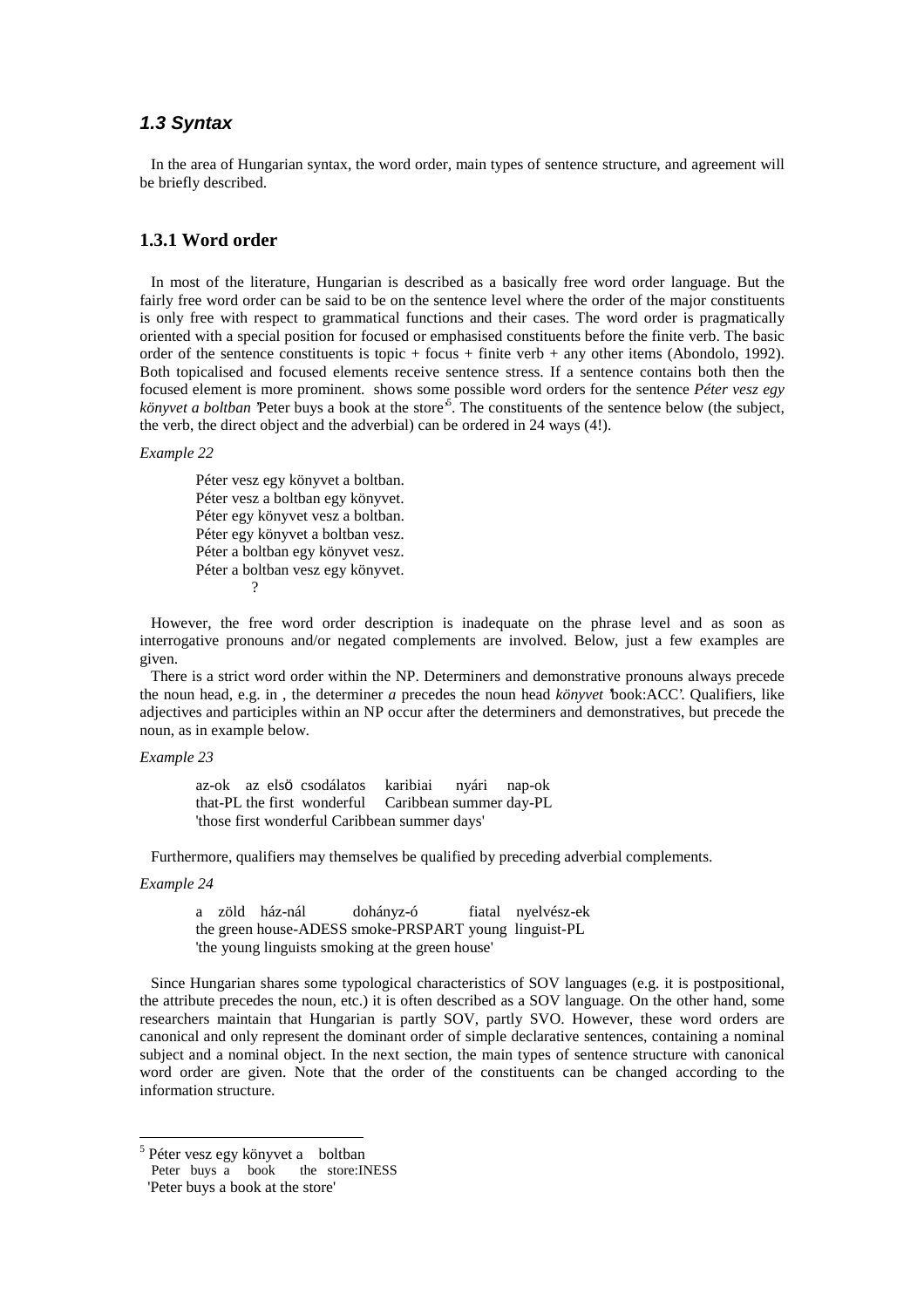### **1.3.2 The main types of sentence structure**

The rules for the most basic syntactical forms of sentence structure are taken from Benkö & Imre, (1972:86-87) and given below. Grammatical categories which begin with a capital letter represent stem and affix and can be expanded by a subclass with the same name.

- 1. [Noun]<sub>subject</sub> + [Adjective + auxiliary\_verb]<sub>predicate</sub> where the auxiliary may be zero.
- 2.  $[Noun]_{subject} + [Noun + auxiliary\_verb]_{predict}$  where the auxiliary may be zero.
- 3.  $[Noun]_{subject} + [Copula]_{predict}$
- 4.  $[Noun]_{subject} + [noun:case + Copula]_{predicate}$
- 5. [noun:dative + Copula]<sub>predicate</sub> + [noun:possessive\_suffix]<sub>subject</sub>
- 6.  $[Noun]_{subject} + [Verb]_{predicate}$
- 7.  $[Noun]_{subject} + [Verb + noun:case]_{predicate}$
- 8.  $[Noun]_{subject} + [Verb + noun:case + noun:case]_{predict}$
- 9.  $[Noun]_{subject} + [Verb + Noun + postposition]_{predict}$

[Noun]

1.article + noun\_stem:base\_suffix:case\_suffix

where article may be zero and base suffix is either a single plural suffix or a possessive personal ending (including the special plural suffix).

2.article + noun\_stem:base\_suffix

where article may be zero and base\_suffix is either a single plural suffix or a possessive personal ending (including the special plural suffix).

3.article + noun\_stem:case\_suffix

where article may be zero.

4.noun\_stem

5.article + noun\_stem:base\_suffix + postposition

where article may be zero and base suffix is either a plural suffix or a possessive personal ending (including the special plural suffix).

6.article + noun\_stem + postposition

where article may be zero and base suffix is either a plural suffix or a possessive personal ending (including the special plural suffix).

[Verb]

1.verb\_stem:suffix

where suffix is personal ending, suffix of time and/or suffix of mood.

2.verb stem

 $3.$ preverb + verb stem:suffix

where suffix is personal ending, suffix of time and/or suffix of mood.

 $4.$ preverb + verb stem

5.verb\_stem:suffix + auxiliary\_verb

where suffix is personal ending, suffix of time and/or suffix of mood.

6.verb stem:suffix + auxiliary verb

where suffix is personal ending, suffix of time and/or suffix of mood.

Additionally, Hungarian is a pro-drop language, which means that the subject position of the verb can be left empty. The subject is implicit as the personal endings of the verb express the first and the second person, and the third person if the context makes clear who or what the subject is.

### **1.3.3 Agreement**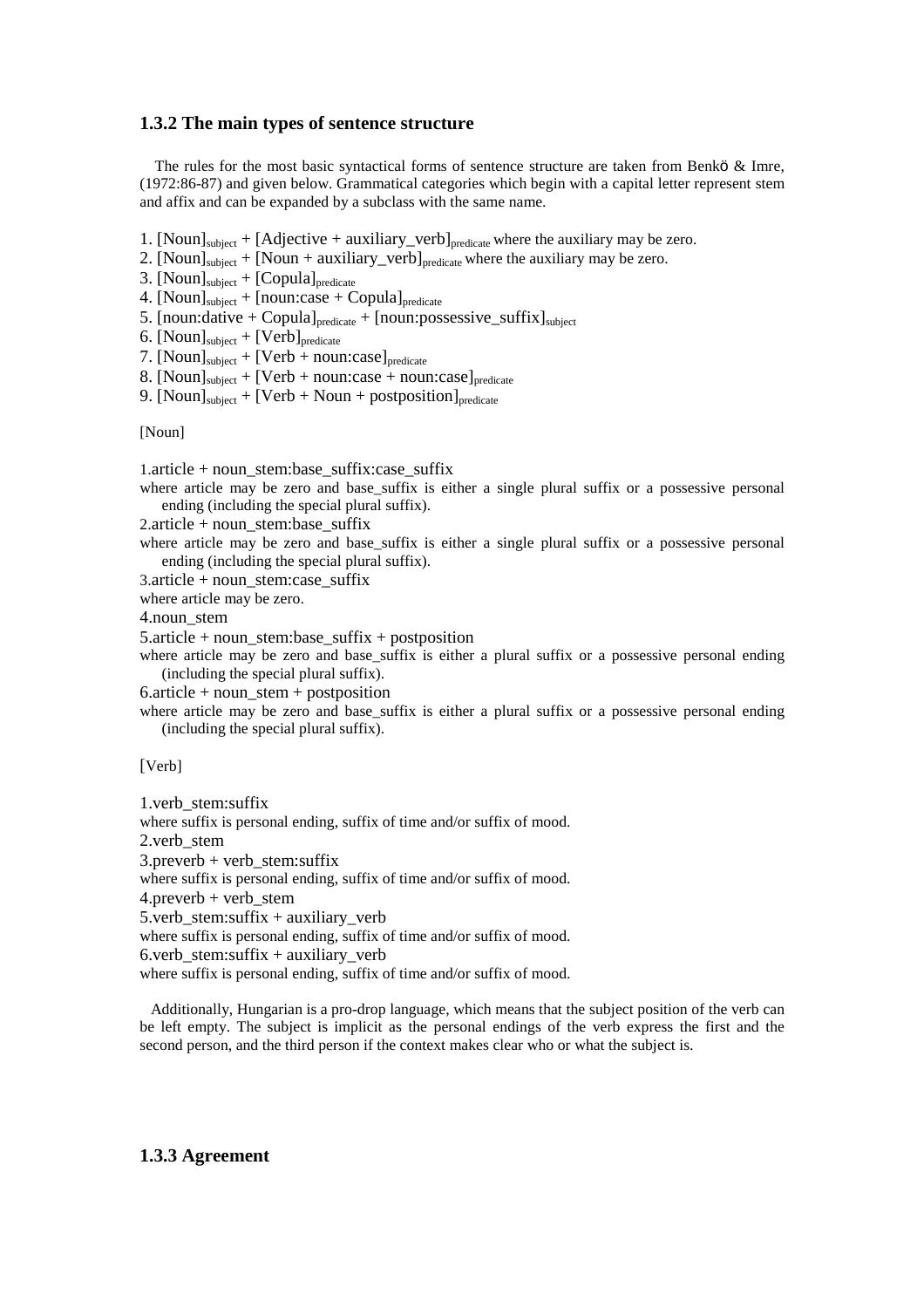Generally, syntagmatic relations are marked, if possible, on both members of the construction which results in redundancy. The following rules illustrate the agreement patterns (Benkö & Imre, 1972).

1. The congruence of noun and substantival pronoun as genitive attribute and qualified noun.

*Example 25*

| a <i>te</i> könyv- <i>ed</i> | a fiú(-nak a)<br>könyv-e       |
|------------------------------|--------------------------------|
| DEM you book:2SGPOSS         | the boy(-DAT DET) book-3SGPOSS |
| 'your book'                  | 'the boy's book'               |

2. The demonstrative pronominal dependent *ez/az* 'this/that' agrees in case and in number with the noun which it qualifies.

*Example 26*

| eb-böl                      | a könyv-böl   | azo-k-at                        | a könyv-ek-et |
|-----------------------------|---------------|---------------------------------|---------------|
| DEM.PRON-ELAT the book-ELAT |               | DEM.PRON-PL-ACC the book-PL-ACC |               |
| 'from this book'            | 'those books' |                                 |               |

3. Adjectival or numerical attributes are however, not in congruence with the modified word.

*Example 27*

| nagy város-ok | öt város      |
|---------------|---------------|
| big city-PL   | five city:SG  |
| "big cities"  | 'five cities' |

4. As we have seen in the previous section, the verb agrees with the subject in number, person and even with the object, so called object-agreement - the relationship between the person of the subject and the person of the object is marked.

*Example 28*

| Péter ír- $\emptyset$           | egy könyv-et. | Péter ír-ja                     | <i>a</i> könyv-et. |
|---------------------------------|---------------|---------------------------------|--------------------|
| Peter write-3SGINDEF a book-ACC |               | Peter write-3SGDEF the book-ACC |                    |
| "Peter writes a book."          |               | "Peter is writing the book."    |                    |

5. Agreement in number between subject and nominal predicate with zero copula.

*Example 29*

A diák-o*k* szorgalmas-a*k*. the student-PL diligent-PL 'The students are diligent.'

6. The personal endings of the infinitive refers to that part of the sentence which is in the dative and which is the logical subject.

*Example 30*

| Péter-nek kell tanulni-a    | $(\hat{E}n)$ nek-em kell tanuln-om |
|-----------------------------|------------------------------------|
| Peter-DAT must study-INF3SG | $(I)$ me-1SG must study-INF1SG     |
| "Peter must study."         | "I must study."                    |

7. Verbal particles often agree with the case suffix of the nominal complement of the verb.

*Example 31*

*Rá*-megy-ek a fü-*re*. PART-go-1SG the grass-ILL 'I step onto the grass.'